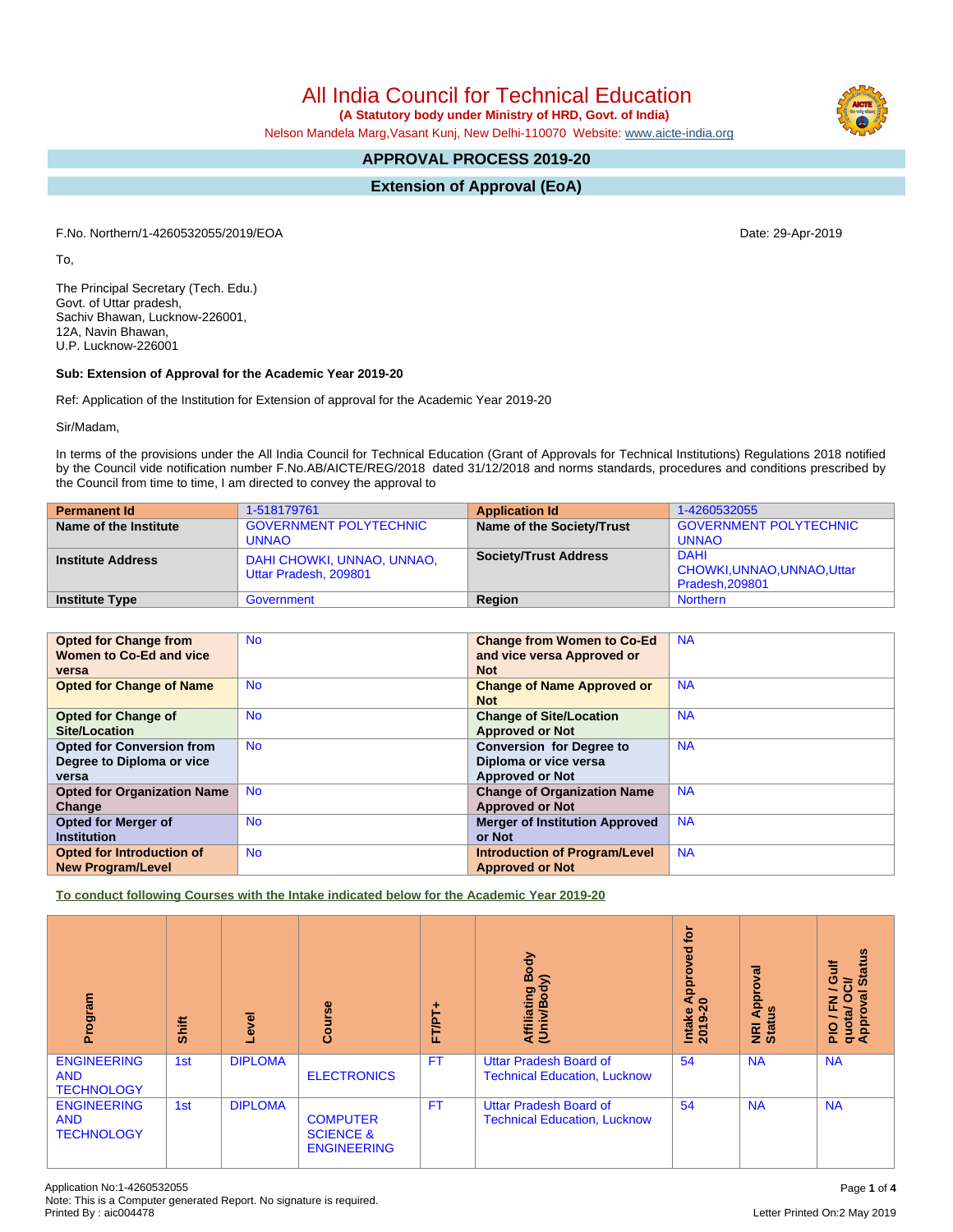| <b>ENGINEERING</b><br><b>AND</b><br><b>TECHNOLOGY</b> | 1st | <b>DIPLOMA</b>                                       | <b>COMPUTER</b><br><b>APPLICATIONS</b>                        | F1  | Uttar Pradesh Board of<br><b>Technical Education, Lucknow</b> | 30 | <b>NA</b> | <b>NA</b> |
|-------------------------------------------------------|-----|------------------------------------------------------|---------------------------------------------------------------|-----|---------------------------------------------------------------|----|-----------|-----------|
| <b>ENGINEERING</b><br><b>AND</b><br><b>TECHNOLOGY</b> | 1st | <b>POST</b><br><b>GRADUA</b><br>ТE<br><b>DIPLOMA</b> | <b>COMPUTER</b><br><b>HARDWARE &amp;</b><br><b>NETWORKING</b> | FT. | Uttar Pradesh Board of<br><b>Technical Education, Lucknow</b> | 30 | <b>NA</b> | <b>NA</b> |

+FT –Full Time,PT-Part Time

# Punitive Action against the Institute

## **Course(s) Applied for Closure by the Institute for the Academic Year 2019-20**

| <b>Program</b>                                        | <b>Shift</b> | Level                                            | <b>Course</b> | $FT/PT+$ | <b>Affiliating Body (Univ/Body)</b>                              | <b>Course Closure</b><br><b>Status</b> |
|-------------------------------------------------------|--------------|--------------------------------------------------|---------------|----------|------------------------------------------------------------------|----------------------------------------|
| <b>ENGINEERING</b><br><b>AND</b><br><b>TECHNOLOGY</b> | 1st          | <b>POST</b><br><b>GRADUATE</b><br><b>DIPLOMA</b> | WEB DESIGNING |          | Uttar Pradesh Board of<br><b>Technical Education.</b><br>Lucknow | Approved                               |

+FT-Full Time,PT-Part Time

| <b>Deficiencies Noted based on Self Disclosure</b>                                                                 |                   |  |  |  |  |
|--------------------------------------------------------------------------------------------------------------------|-------------------|--|--|--|--|
| <b>Particulars</b>                                                                                                 | <b>Deficiency</b> |  |  |  |  |
| <b>Other Details Deficiency</b>                                                                                    |                   |  |  |  |  |
| Are all approved teaching faculty being paid as per VI pay commission?                                             | Yes               |  |  |  |  |
| Fees to be charged, Reservation policy, Admission policy and Document retention policy are uploaded in Institute's | Yes               |  |  |  |  |
| Website?                                                                                                           |                   |  |  |  |  |
| <b>Other Facilities Deficiency</b>                                                                                 |                   |  |  |  |  |
| Standalone Language Laboratory                                                                                     | Yes               |  |  |  |  |
| Fire and Safety Certificate                                                                                        | Yes               |  |  |  |  |
| Mandatory internship policy for students                                                                           | Yes               |  |  |  |  |
| Atleast 5 MoUs with industries                                                                                     | Yes               |  |  |  |  |
| Group accident policy for employees                                                                                | Yes               |  |  |  |  |
| <b>Administrative Area Deficiency</b>                                                                              |                   |  |  |  |  |
| <b>Board Room</b>                                                                                                  | Yes               |  |  |  |  |
| Office All Inclusive                                                                                               | Yes               |  |  |  |  |
| Department Offices/Cabin for Head of Dept                                                                          | Yes               |  |  |  |  |
| Pantry for Staff/Faculty                                                                                           | Yes               |  |  |  |  |
| <b>Exam Control Office</b>                                                                                         | Yes               |  |  |  |  |
| <b>Amenities Area Deficiency</b>                                                                                   |                   |  |  |  |  |
| Boys Common Room                                                                                                   | Yes               |  |  |  |  |
| Girls Common Room                                                                                                  | Yes               |  |  |  |  |
| Cafeteria                                                                                                          | Yes               |  |  |  |  |
| <b>Stationery Store</b>                                                                                            | Yes               |  |  |  |  |
| First aid cum Sick Room                                                                                            | Yes               |  |  |  |  |
| <b>Faculty Deficiency</b>                                                                                          | Yes               |  |  |  |  |
| <b>Computational Facilities</b>                                                                                    |                   |  |  |  |  |
| Internet Bandwidth                                                                                                 | Yes               |  |  |  |  |
| Number of PCs in Language lab                                                                                      | Yes               |  |  |  |  |
| Legal Application S/W                                                                                              | Yes               |  |  |  |  |
| <b>Library Facilities</b>                                                                                          |                   |  |  |  |  |
| <b>Titles</b>                                                                                                      | Yes               |  |  |  |  |
| e-Books Titles                                                                                                     | Yes               |  |  |  |  |
| Journals                                                                                                           | Yes               |  |  |  |  |
| <b>Library Management Software</b>                                                                                 | Yes               |  |  |  |  |
| Reading Room Seating Capacity                                                                                      | Yes               |  |  |  |  |
| MultiMediaPC                                                                                                       | Yes               |  |  |  |  |
| <b>Instructional Area Common Facilities</b>                                                                        |                   |  |  |  |  |
| Library & Reading Room                                                                                             | Yes               |  |  |  |  |
| Language Laboratory                                                                                                | Yes               |  |  |  |  |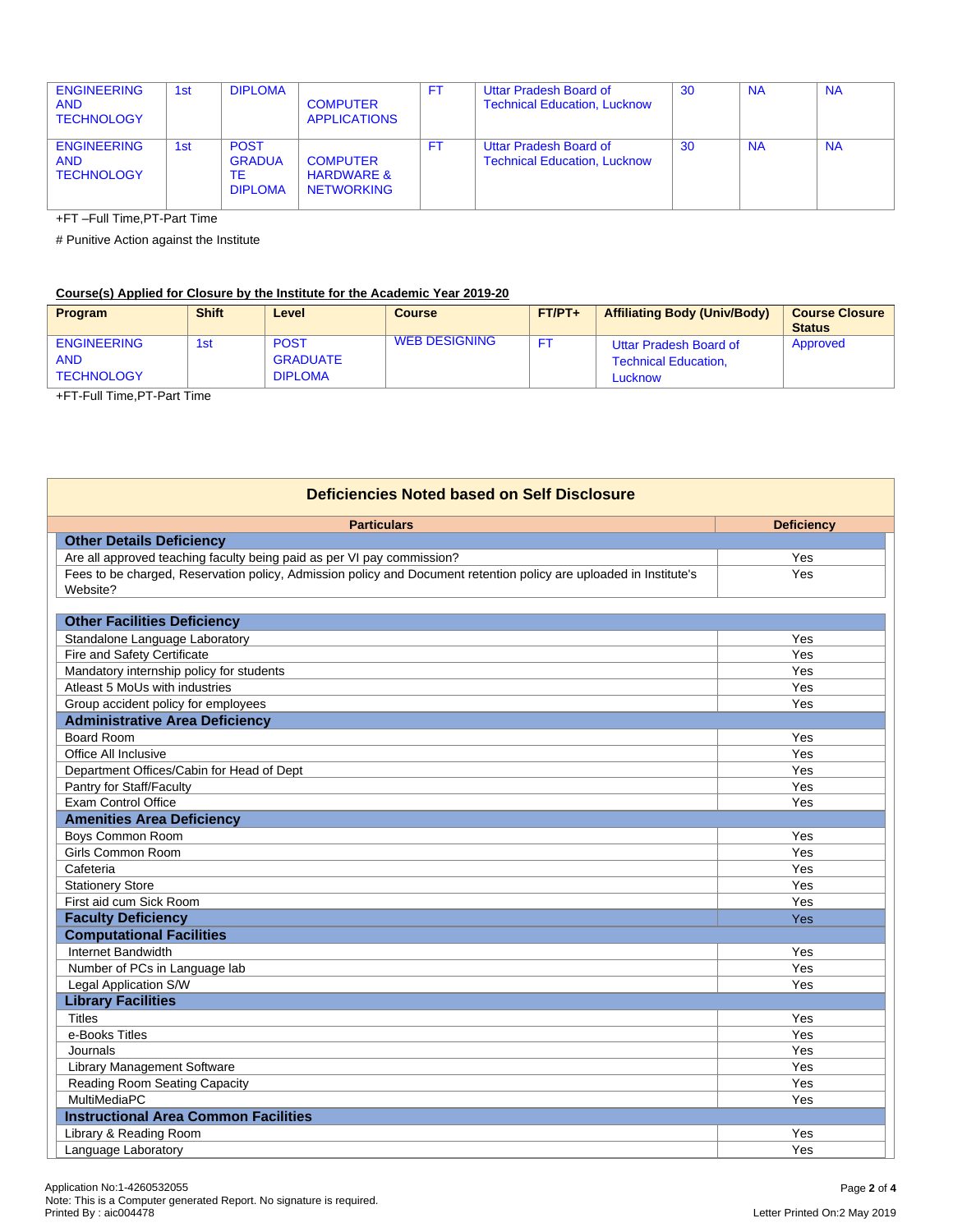| Instructional Area- ENGINEERING AND TECHNOLOGY-Diploma |     |  |  |  |  |
|--------------------------------------------------------|-----|--|--|--|--|
| Class Rooms - PG                                       | Yes |  |  |  |  |
| Laboratories-All                                       | Yes |  |  |  |  |
| Workshops - Basic                                      | Yes |  |  |  |  |
| <b>Drawing Halls</b>                                   | Yes |  |  |  |  |
| Seminar Hall                                           | Yes |  |  |  |  |
|                                                        |     |  |  |  |  |

**\***Please refer Deficiency Report for details

**GOVERNMENT POLYTECHNIC UNNAO** is hereby informed to submit the compliance of the deficiencies mentioned above to the Regional Office within a period of **6 months** from the date of issuance of this letter failing which the council shall initiate strict action as defined in Approval Process Handbook 2019-20 during the subsequent Academic Year.

In case of any differences in content in this Computer generated Extension of Approval Letter, the content/information as approved by the Executive Council / General Council as available on the record of AICTE shall be final and binding.

Strict compliance of Anti-Ragging Regulation: - Approval is subject to strict compliance of provisions made in AICTE Regulation notified vide F. No. 37- 3/Legal/AICTE/2009 dated July 1, 2009 for Prevention and Prohibition of Ragging in Technical Institutions. In case Institution fails to take adequate steps to Prevent Ragging or fails to act in accordance with AICTE Regulation or fails to punish perpetrators or incidents of Ragging, it will be liable to take any action as defined under clause 9(4) of the said Regulation.

#### **It is mandatory to comply all the essential requirements as given in APH 2019-20(appendix 6)**

NOTE: If the State Government / UT / DTE / DME has a reservation policy for admission in Technical Education Institutes and the same is applicable to Private & Self-financing Technical Institutions, then the State Government / UT/ DTE / DME shall ensure that 10 % of Reservation for EWS would be operational from the Academic year 2019-20 without affecting the percentage reservations of SC/ST/OBC/General. However, this would not be applicable in the case of Minority Institutions referred to the clause (1) of Article 30 of **Constitution of India.**

> **Prof. A.P Mittal Member Secretary, AICTE**

Copy to:

- **1. The Director Of Technical Education\*\*, Uttar Pradesh**
- **2. The Registrar\*\*,** Uttar Pradesh Board Of Technical Education, Lucknow
- **3. The Principal / Director,** Government Polytechnic Unnao Dahi Chowki, Unnao,Unnao, Uttar Pradesh,209801
- **4. The Secretary / Chairman,** Government Polytechnic Unnao Dahi Chowki. Unnao,Unnao, Uttar Pradesh,209801

#### **5. The Regional Officer,** All India Council for Technical Education

Govt. Polytechnic Campus Adjoining Directorate of Technical Education Vikas Nagar, Kanpur-208 002, Uttar Pradesh

### **6. Guard File(AICTE)**

Note: Validity of the Course details may be verified at <http://www.aicte-india.org/>

<sup>\*\*</sup> Individual Approval letter copy will not be communicated through Post/Email. However, consolidated list of Approved Institutions(bulk) will be shared through official Email